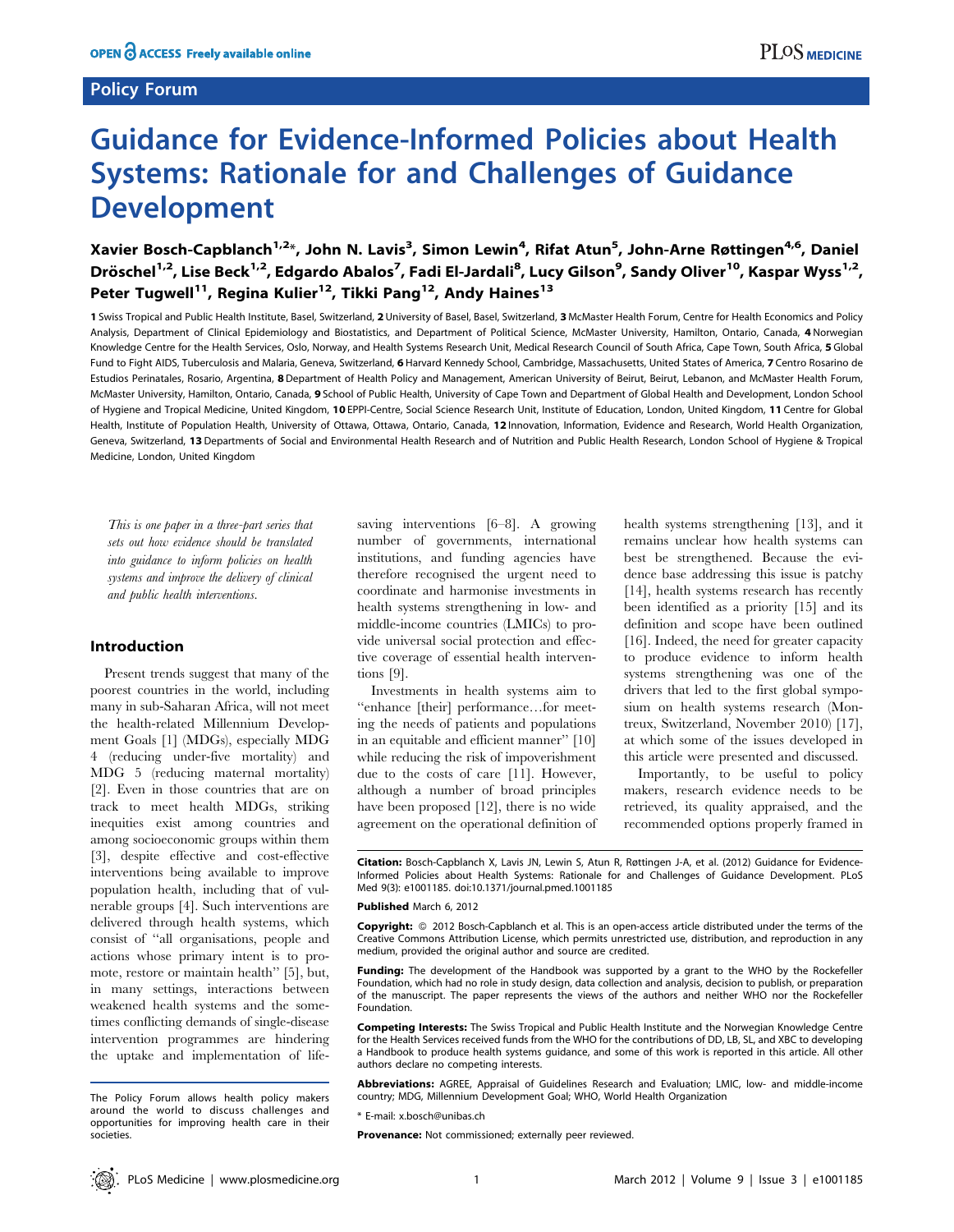## Summary Points

- Weak health systems hinder the implementation of effective interventions; policies to strengthen such systems need to draw on the best available evidence.
- Health systems evidence is best delivered in the form of quidance embedded in policy formulation processes, but health systems guidance is poorly developed at present.
- The translation of research on problems, interventions, and implementation into decisions and policies that affect how systems are organised is one challenge facing the development of health systems guidance.
- The development of quidance that is timely and usable by the broad range of health systems stakeholders, and of methods to appraise the quality of health systems guidance, are additional challenges.
- Further research is needed to adapt existing approaches (e.g., those used in clinical guidelines) to produce meaningful advice that accounts for the complexity of health systems, political systems, and contexts.
- This is the first paper in a three-part series in PLoS Medicine on health systems guidance.

the form of guidance. In an analogy with clinical practice guidelines (''systematically developed statements to assist practitioner and patient decisions about appropriate health care for specific clinical circumstances'' [18]), we define health systems guidance as systematically developed statements produced at global or national levels to assist decisions about appropriate options for addressing a health systems

challenge in a range of settings and to assist with the implementation of these options and their monitoring and evaluation (Box 1). We use the term ''guidance'' rather than ''guidelines'', as health systems and the evidence on health systems are highly context sensitive. Health systems guidance statements refer to policy options that are accompanied by assessments of the quality of evidence supporting them

## Box 1. Health Systems Guidance and Knowledge Translation

Evidence-informed health systems guidance tackles health systems problems by:

- Framing health systems problems;
- Systematically retrieving, translating, and packaging the best available evidence on health systems interventions and implementation issues;
- Using this evidence to recommend and formulate—in a deliberative process options to solve these problems and to inform policy-making, the level of decision-making where different courses of action are considered;
- Providing insights on the strategies that can be followed in order to implement and evaluate a given health systems policy.

Guidance needs to be transparent, systematic, and adapted to the local contexts. It therefore needs to use validated approaches, to consider all the available evidence and to assess its quality. It also needs to take into account local factors that may influence the effects of all options recommended and to address their feasibility.

Several global institutions have legitimate roles in producing guidance, often in response to requests from national decision makers (see the second paper in this series [23]). Thus, to avoid unnecessary duplication of the enormous efforts of guidance development, coordination is needed at the global level. However, as decisions on the options recommended are taken at national level, global guidance needs adaptation, ideally through national deliberative processes.

The production of guidance is largely based on knowledge translation approaches that bridge the gap between research evidence and its application to policy-making [53,54]. Figure 1 schematically represents these approaches across the research, policy, managerial, and societal domains.

and the potential for unintended harms, and by discussions of implementation and contextual issues.

The need for evidence-informed guidance on policies that impact health systems performance is widely accepted [19] and is one of the six priorities of the directorgeneral of the World Health Organization (WHO) [5]. Moreover, a World Health Assembly resolution [20] recently urged member states to use evidence-based approaches to assess ''country's health and health systems challenges'' and to develop ''evidence-based responses to evolving challenges and opportunities, and to involve all relevant stakeholders''. However, although well-established methods exist to develop clinical guidelines [21], there is little experience in developing health systems guidance and the process poses conceptual and methodological challenges related to the different types of evidence to be considered, the complexity of health systems and the preeminence of contextual issues. The current experience is mainly related to the development of different by-products of research syntheses and decision aids [22] targeted towards policy makers, rather than systematically and transparently developed guidance.

This paper, which is the first in a threepart series on health systems guidance [23,24], aims to:

- Assess to what extent the need for health systems guidance is part of national policies and plans and how guidance is currently formulated by analyzing strategic health sector documents from LMICs:
- $\bullet$  Describe the methodological challenges in outlining the approaches to produce health systems guidance and to suggest ways to address these challenges.

The second article in this series explores the challenge of linking guidance development and policy development at global and national levels and examines the range of factors that can influence policy development [23], and the third article explores the challenge of assessing how much confidence to place in evidence on health systems interventions [24].

## The Need for Health Systems Guidance in LMICs

To assess the need for guidance and how it is formulated, we scrutinised the use of guidance-related terms in national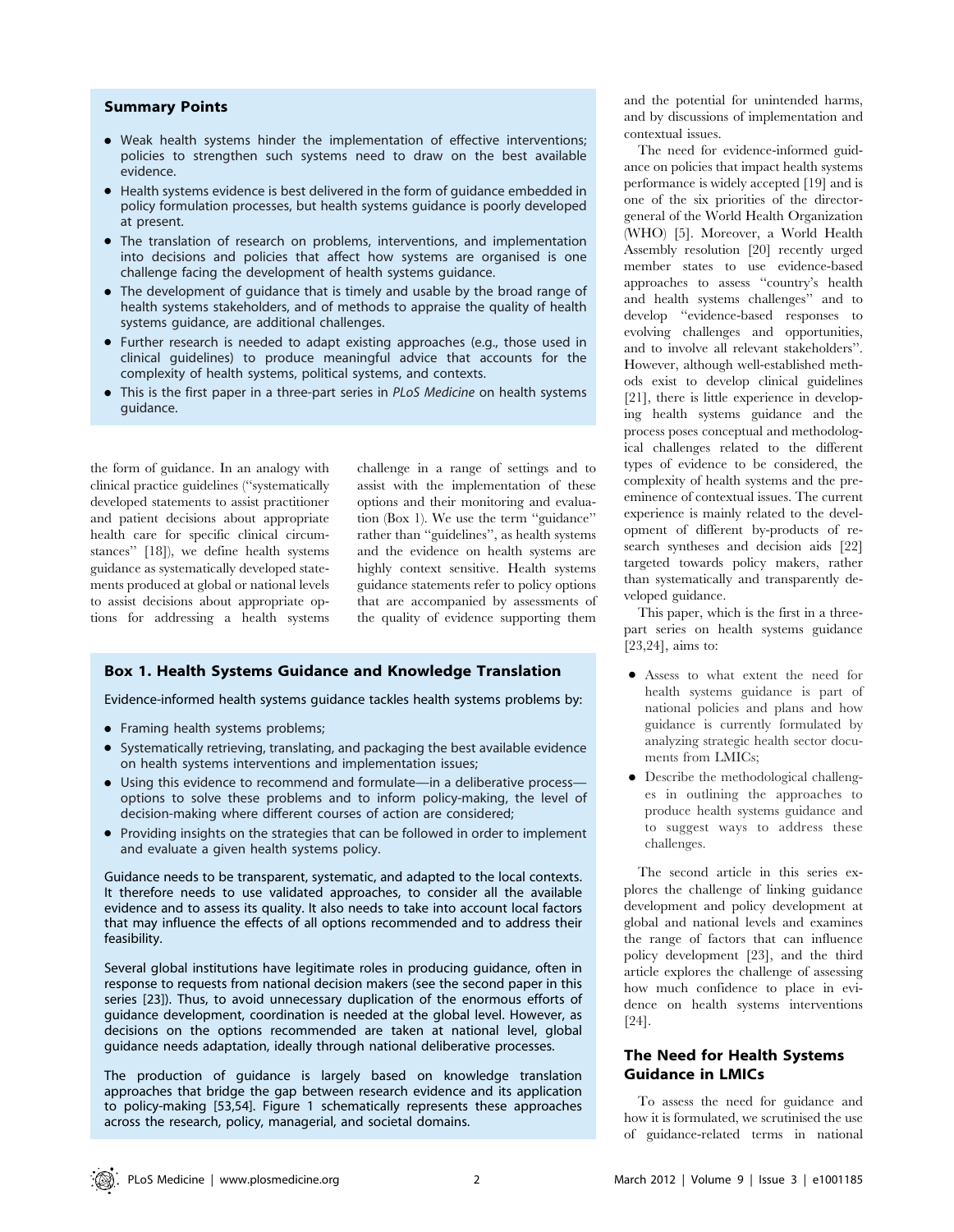## Box 2. Assessing Demand for Health Systems Guidance: Methods

To assess the need of guidance and how it is formulated:

- Two authors examined all available documents written in English and French in the Country Planning Cycle Database [55], which has gathered documents that describe national health policies or strategies since 2005, for the following LMICs: Afghanistan, Bangladesh, Benin, Burkina Faso, Burundi, Cambodia, Central African Republic, Chad, Comoros, Congo DR, Eritrea, Ethiopia, The Gambia, Ghana, Guinea, Guinea Bissau, Haiti, Kenya, Korea DPR, Kyrgyzstan, Lao People's Democratic Republic, Liberia, Madagascar, Malawi, Mali, Mauritania, Myanmar, Nepal, Niger, Rwanda, Sierra Leone, Solomon Islands, Somalia, Tanzania, Togo, Uganda, Zambia, and Zimbabwe.
- The documents were searched using the terms "guideline(s)", "guidance", "guide(s)", "recommendation(s)", and their French equivalents and sentences or paragraphs where the terms appeared were extracted.
- One of the authors classified the statements extracted from the documents according to the area of interest (e.g., clinical, public health, health systems), health system component, the purpose of guidance (e.g., for setting standards, to guide policy decisions), the decisional scope of guidance (e.g., national, subnational), guidance developers and sources (e.g., Ministries of Health, donor, United Nations agencies), guidance production, and the topics of guidance according to the WHO Health Systems Framework [5] (SI1).
- Of the 195 documents retrieved from the database, 157 dealing with specific programmes or strategies were excluded.
- N Of the 661 statements retrieved in the 38 remaining documents, 161 were excluded because the term ''guidance'' was not used in the sense of decisionsupport (relevant for our analysis), but rather as generic advice or because the contexts where the terms appeared did not fit into any of the areas described above.

health policy and strategic documents from LMICs (Box 2). We found that the terms ''guidance'' or ''guidelines'' frequently appeared in strategic documents but were more often related to clinical matters than to health systems (Box 3).

# Challenges in Outlining the Approaches to Produce Health Systems Guidance

To improve how WHO responds to requests for guidance on health systems and the quality of the guidance produced, WHO recently commissioned the production of a Handbook outlining approaches to develop health systems guidance [25]. A Task Force on Developing Health Systems Guidance (listed in the Acknowledgments section) was formed from WHO expert panels and from experts working in the field of health systems research at international and academic institutions and oversaw the drafting of the Handbook for Developing Health Systems Guidance: Supporting Informed Judgements for Health Systems Policies [25] (which was based on existing best practices for the development of clinical guidelines, on approaches and tools described in the literature, and on the expertise of the Task Force members) by

reviewing and commenting on its content by email and through regular teleconferences and meetings in person. During the production of the Handbook, because evidence from research (for example, on the effectiveness and acceptability of health systems interventions) is not guidance and is insufficient for optimal decision-making [26], several conceptual and methodological challenges associated with the production of health systems guidance were identified. The writing group for this paper further considered these issues and produced this manuscript, which was finalised after several iterations of comments by the Task Force and external reviewers. Here, we discuss four specific challenges that were encountered during the production of the Handbook, namely:

- Research on effectiveness is typically articulated around health interventions, but policy decisions often relate to arrangements of the health system, services, and programmes and encompass multiple interventions packaged into a particular policy;
- $\bullet$  Users and producers of guidance include a broad range of stakeholders who may not all be familiar with research methods;
- The production of guidance has to be timely in relation to the need and available capacity to implement it and consistent with countries' priorities;
- The quality of guidance needs to be appraised using transparent criteria; guidance then needs to be disseminated and promoted actively to facilitate its uptake.

# Translating Research on Problems, Interventions, and Implementation into Decisions on Policies and Services

Many processes, frequently involving iterations from research evidence into policy formulation and from policy evaluation into research prioritisation, are needed to bridge the gaps between research, policy, and practice. The complexity of these processes demands a dynamic framework [27] that is comprehensive and incorporates current thinking about evidence, policy formulation, and health systems such as the one shown in Figure 1.

Research is articulated around research questions that can be addressed using particular methods and is driven by research opportunities (e.g., funding), researchers' interests, and feasibility. By contrast, policy decisions and the managerial arrangements needed to put them into practice have to be responsive to population needs and integrated into complex health systems that go beyond the mere aggregation of single interventions. For example, the research question of whether lay health workers are effective in delivering specific health care interventions will become fully relevant for policy only when the essential components of the intervention (e.g., training of lay health workers), related actions (e.g., adaptations needed in the distributions of tasks of cadres), implementation issues (e.g., the preferences of potential clients), and the implications across other health system building blocks (e.g., adaptations to the health information sub-system that may be needed to capture the tasks undertaken by such workers) are all considered.

Ideally, implementation and contextual issues should be considered when conducting the systematic reviews of effectiveness that are needed to translate research into health systems guidance or in other types of reviews addressing them [28,29]. Although there are frameworks to analyse barriers to implementation [30] and the applicability of evidence [31], many systematic reviews fail to consider issues pertaining to applicability and equity, or the complexity of interventions in relation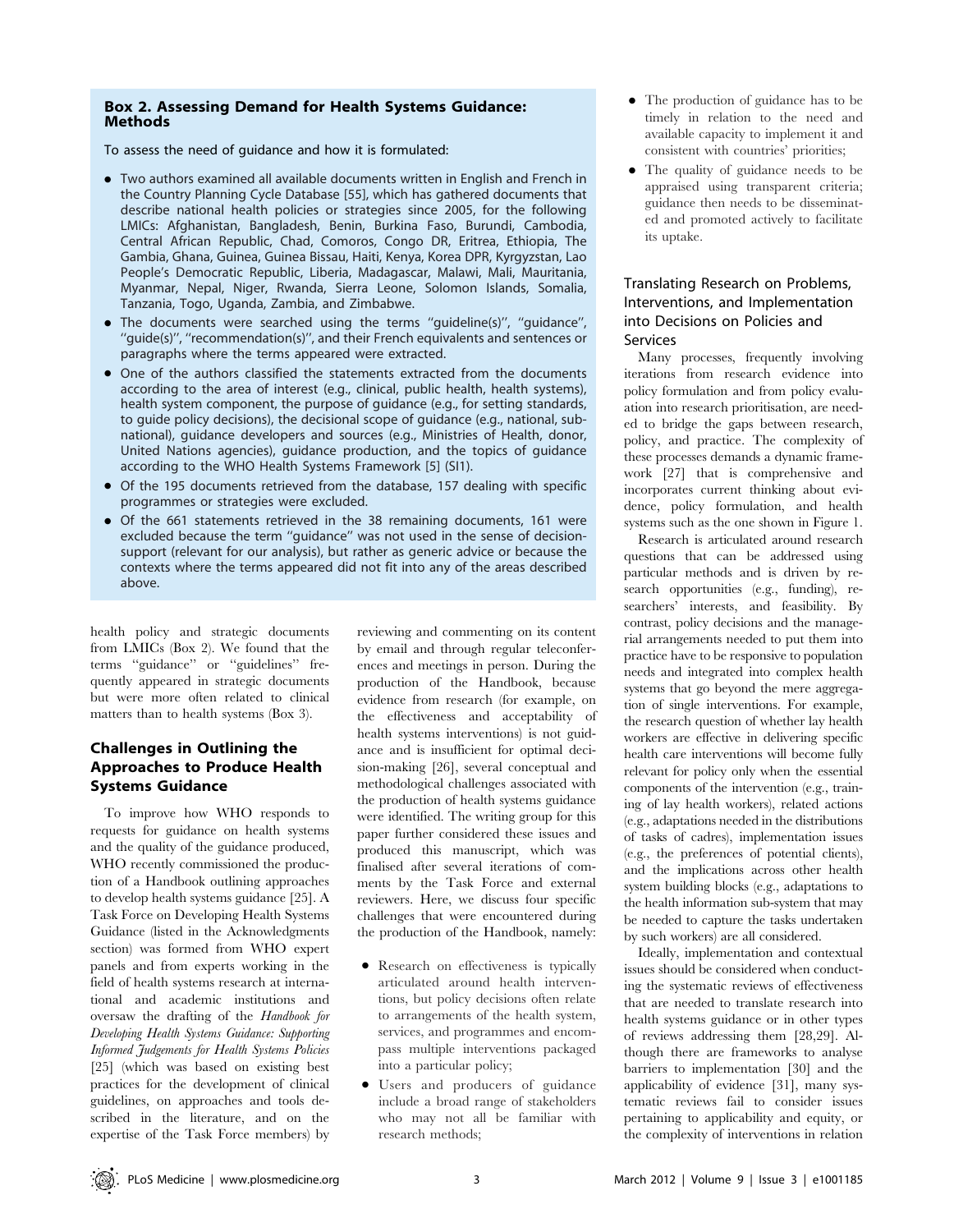## Box 3. Assessing the Demand for Guidance: Findings

The scope of guidance could be discerned in 63 statements from the included documents:

- 35 statements (56%) were national (i.e., supported decisions or activities implemented consistently across a country)
- $\bullet$  14 (22%) were sub-national
- $\bullet$  4 (6%) referred to international quidance
- 20 (32%) related to stakeholders, certain types of health facilities, or all levels of care.

The area of guidance could be identified in 407 statements:

- 201 statements (49.3%) referred to clinical issues
- $\bullet$  63 (15%) referred to public health issues
- $\bullet$  143 referred to miscellaneous areas (e.g., laboratory, management).

In 283 statements (either related to clinical, public health, or miscellaneous issues), references to one or more WHO health systems building blocks [5] included:

- 83 (29%) on governance and leadership (e.g., roles of governing bodies in producing or implementing guidance)
- 20 (7%) on financing (e.g., drug revolving funds)
- $\bullet$  53 (19%) on health workforce (e.g., training)
- 67 (24%) on medical supplies (including traditional medicines)
- 31 (11%) on information systems (e.g., data for measuring performance)
- 29 (10%) on service delivery (e.g., basic health care package)

Documents from eight countries had explicit statements suggesting guidance as a strategy to improve the ''quality of care''. Guidance statements related to traditional medicine were found in The Gambia, Liberia, Rwanda, and Zimbabwe.

The main bodies developing guidance were international organisations (e.g., WHO), ministries of health, and special national committees usually linked to the ministries of health. Guidance production and use was mainly referred to in connection with high-level health sector entities, or at the sub-national level in decentralised structures, although similar terms were used in relation to implementation strategies or operational instructions. There were also statements emphasising the need for producing guidance, for making it accessible to users, and for reinforcing adherence. Finally, some documents explicitly related the development of guidance to the concepts of evidence-based health care.

Our search had several limitations. First, we may have missed some relevant documents. Second, statements do not necessarily reflect the status that governments or stakeholders ascribe to guidance. Finally, the terms used to refer to health systems guidance can differ between countries and across languages. Our findings nevertheless show that the term ''guidance'' appeared frequently in strategic documents. In its ''technical'' meaning (i.e., systematically developed statements to assist decisions), the term seems to be more often related to the clinical field rather than to health systems. This could be because the concept of formal guidance applied to health systems decisions is not yet well-established among policy makers or because there are only few examples of such guidance to draw from. However, the statements linking guidance in a more generic sense to health systems actions were plentiful in relation to the functions typically ascribed to ministries of health.

to their technical feasibility [32]. This is partially due to the lack of this type of information in the primary research that underlies systematic reviews. Where this evidence is missing or scarce, efforts to search, appraise, and synthesise additional evidence on implementation issues will

have to be made. It will also be important to consider how to address inequities in coverage of health care [30], which are pervasive in many countries.

The production of guidance not only entails putting research findings into context, but also entails taking a health systems perspective. New trends in health systems thinking advocate the construction of conceptual pathways that look at the interventions from a systems perspective, making explicit how interventions may trigger reactions in related components of the health system that may produce unintended consequences [33,34]. For example, increasing the salary of health workers in HIV/AIDS treatment programmes may result in a reduction of the health workforce addressing other conditions who do not receive the same salary benefits.

Finally, it is important to note that the study designs for research (and the methods used to synthesise research findings) that explore different health systems components vary. For example, research exploring the governance and leadership components of health systems is likely to involve qualitative methods, whereas research on health care delivery could utilise both qualitative and quantitative methods (see also the third paper in this series [24]). Qualitative synthesis methods have addressed the nature of problems such as patient adherence to treatment for tuberculosis [35]. Syntheses of mixed method research can address policy-oriented questions using framework synthesis, a method that has been applied to qualitative and mixed methods research addressing research management [36], public health [37,38], and workforce management [39].

#### Producers and Users of Guidance

Although research evidence to inform guidance is generated through research synthesis (i.e., systematic reviews) and often uses complex statistical methods, guidance is typically produced through a deliberative process where evidence is interpreted and contextualised (Figure 1, Policy domain). During the deliberative process, which can include a wide range of stakeholders, potential users, and beneficiaries of guidance, knowledge is exchanged, filtered (stakeholders decide on the relevance of evidence), and amplified (stakeholders stress evidence consistent with their views). Colloquial (non-research) evidence (e.g., tacit or experiential knowledge) helps to interpret or contextualise research evidence and addresses issues for which research evidence is not available but that may play a role in the decisions (e.g., considerations about the political implications of decisions, or about potential vested interests of stakeholders) [40]. Making colloquial evidence explicit adds transparency to the guidance development process.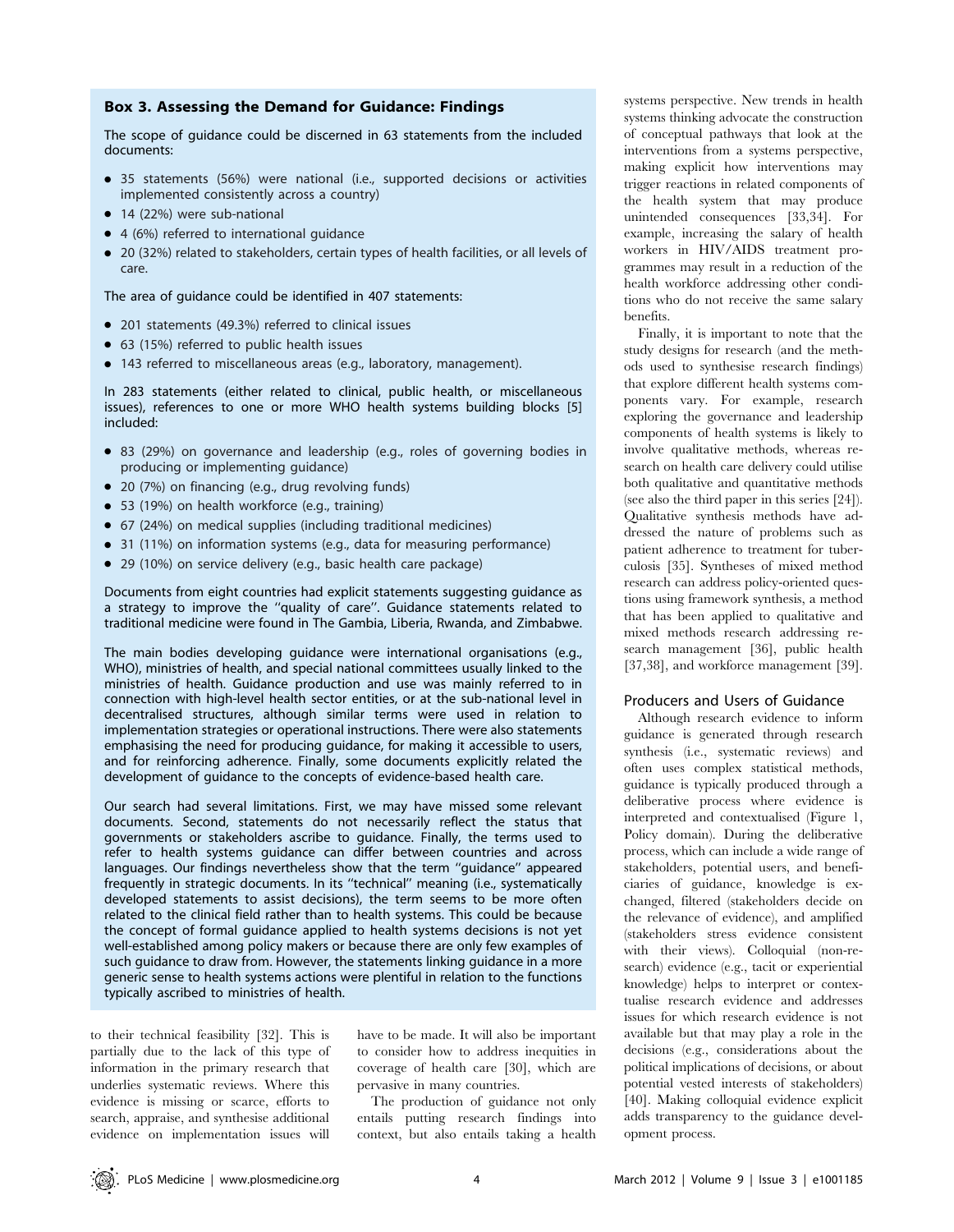

Figure 1. A generic knowledge translation framework across the research, policy, managerial, and societal domains. Vertical rectangles contain the methods or approaches to bridging each phase, the frames at the bottom indicate the products for each phase, and the concepts in between the vertical rectangles represent the different forms of knowledge. Systematic reviews are summarised into a unified body of knowledge that links priority problems with the effects of interventions and implementation strategies. Knowledge summaries support the deliberative process in which stakeholders develop guidance products that, in turn, result in policies for services and programmes arrangements. The outcomes of programmes and services are evaluated to ascertain the extent to which the needs of the population have been met. Evaluation should inform further research, in an iterative process. doi:10.1371/journal.pmed.1001185.g001

Typically, users and producers of guidance, who may include economists, managers, administrators, social scientists and other professional groups as well as elected politicians, come from very different research traditions or none at all and have very different approaches to research and decision-making [41]. Therefore, it is probably unrealistic to expect that they will all be familiar with issues such as assessing the quality or appropriateness of systematic reviews [42]. Furthermore, even in the ideal situation where policy makers are familiar with research methods, they may choose to ignore evidence that creates uncertainty, questions conventional knowledge, ignores local context [43], or that is not consistent with pre-determined ideas of preferred policy options.

Although evidence on the effects of health systems interventions is relatively scarce, there are renewed efforts to increase availability and accessibility of this evidence [22,44,45]. Such evidence should be presented in user-friendly formats (e.g., minimising technicalities such as complex statistical outputs) to increase its accessibility when producing guidance and to facilitate appropriate interpretation by those without a strong research background. Finally, the preferences of different decision makers for how evidence and guidance should be presented should be taken into account.

## Timeliness in the Production of Guidance

Timeliness in the production of evidence and guidance is critical, but systematic reviews can take between one and two years to complete depending on the availability of new evidence, and guidance development can take a year or more [46]. The bottom of Figure 1 also shows the potentially long time frames for the policy decision processes and the evaluation of policies. Furthermore, guidance needs to be regularly updated in the light of new evidence or changes and modifications to existing, previously accepted evidence.

Without timely production of research synthesis and guidance, the gap between research, policy, and practice cannot be bridged, even if primary research is available. Alternative approaches and methods are therefore needed to reduce the lengthy time frames needed for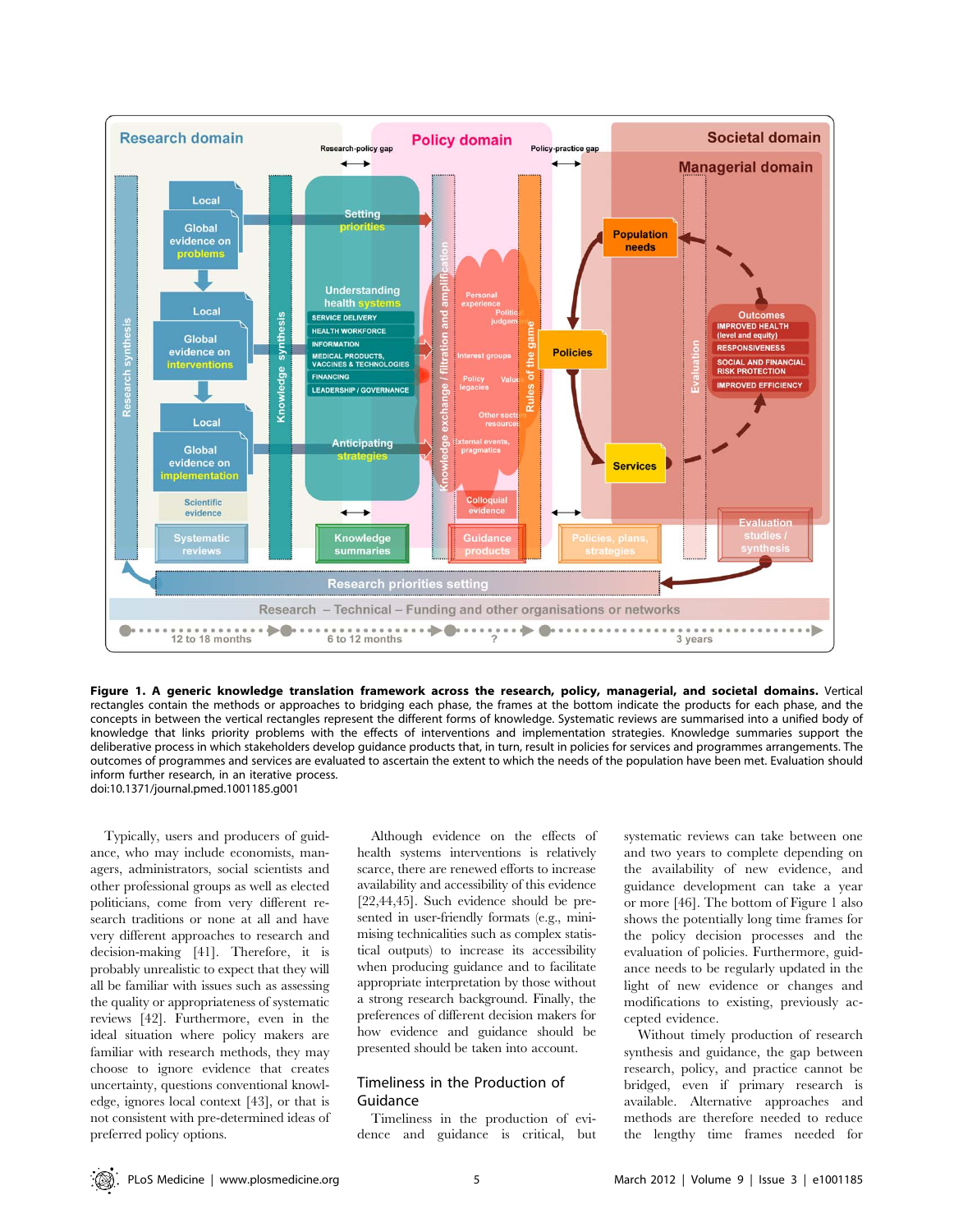producing systematic reviews and for translating the findings of reviews into guidance. Approaches that may be useful include rapid assessment methods [47], the use of text mining to speed the search for publications [48], and the adaptation of existing guidance that can be institutionally endorsed by the organisations producing or using it [47].

## Appraisal, Dissemination, and Implementation of Guidance

The quality of guidance has to be assessed to ascertain the extent to which the guidance used state-of-the-art and validated methods during its development and is, therefore, balanced and reliable in relation to the evidence that informs it. The AGREE instrument (Appraisal of Guidelines Research and Evaluation) and its recent revision (AGREE II) is used to assess the quality of clinical guidelines but could be adapted to assess health systems guidance. The AGREE instrument, which consists of 23 items, aims to assess the quality of guidelines, to provide a methodological strategy for the development of guidelines, and to inform guideline developers on what and how information ought to be reported in guidelines [49]. Many of its items are applicable to both clinical guidelines and health systems guidance, but some need minor adaptation for the latter. For example, item 16 in the AGREE II instrument mentions the ''different options for the management of the condition or health issue are clearly presented'' whereas in health systems guidance this would need to be reworded to indicate ''different options for addressing the health system topic are clearly presented''. In addition, there should be specific reference to the need for health systems guidance to refer to the contextual factors that would determine the extent to which research evidence is applicable in specific circumstances.

Passive dissemination of guidance will not ensure its uptake by potential users [50], particularly if it lacks relevance to local or national situations. There are several proven approaches for the effective dissemination of research evidence and the promotion of clinical guidelines (e.g., distribution of educational materials, educational meetings and outreach visits, involvement of local opinion leaders, audit and feedback) that have moderate effects on outcomes [51]. Some of these approaches may also be relevant to health systems guidance, although the challenges relating to dissemination and uptake for these two types of guidance are different. At a national level, a relatively small number of decision makers may need to be influenced to integrate guidance into national health policies and plans. Alternatively, sub-national and local decision makers may be in a better position to influence guidance implementation, particularly in more decentralised systems. ''Policy briefs'' and ''policy dialogues'' are examples of tools used to improve the contextualisation and utilisation of guidance [41] (discussed further in the second article in this series [23]). Although uptake of guidance depends on how it is presented and disseminated, additional factors may increase the utilisation of scientific evidence by policymakers. These include early, informal interactions between researchers and policy makers, the relevance and timeliness of evidence, and the consistency between the evidence and the recommended options on the one hand, and the beliefs, values, interests, or political goals of policy makers on the other [52].

## Conclusions

We found that high-level policy and strategic health sector documents frequently mention the need for the development of health systems guidance but suggest that there may still be limited awareness that health systems guidance can provide key inputs into policy-making and that the development of such guidance requires systematic and transparent approaches, inspired by the development of clinical guidelines. However, given the growing amount of evidence on health systems and the current initiatives to address methodological challenges to produce health systems guidance (e.g., the Handbook for Developing Health Systems Guidance [25]), the international health community at all levels is likely to be faced with increasing demands for guidance on health systems issues.

The approaches we identified for producing guidance for health systems typically mirror validated methods developed for clinical guidelines but with some important differences. Specifically, to develop health systems guidance that is relevant and useful to decision makers, it is necessary to acknowledge and to find ways of incorporating the complex interrelations of the system components, and the numerous contextual factors that may influence the effectiveness of interventions, particularly their effects on disadvantaged populations. These issues are discussed further in the second paper in this series [23]. The uptake of guidance by decision makers and the additional complexity of the decision-making process itself are also important.

Health systems guidance has the potential to improve decision-making and enable more efficient use of resources with consequent improvements in the health of populations. However, such guidance needs rigorous and transparent processes of production and evidence-based approaches to ensure its dissemination and uptake. These processes and approaches are still at a rudimentary stage of development. Importantly, the availability of health systems guidance should encourage better and more comprehensive health systems research. This, in turn, should foster more cross-disciplinary approaches to studying the dynamic interactions within complex health systems and thus help to develop new methods to effectively translate health systems evidence into usable policy guidance that is relevant to stakeholders at global and national levels, that takes into account social and ethical imperatives, and that recognises the complexity of health systems and political systems within which such guidance is introduced.

## Supporting Information

Alternative Language Summary Points S1 Translation of the Summary Points into Spanish by Xavier Bosch-Capblanch (DOC)

Alternative Language Summary Points S2 Translation of the Summary Points into French Bruno Clary, William Lenoir, and Lise Beck (DOC)

Alternative Language Summary Points S3 Translation of the Summary Points into Portuguese by Bruno Viana (DOC)

Alternative Language Summary Points S4 Translation of the Summary Points into Arabic by Fadi El-Jardali (DOC)

Table S1 Characteristics of guidance in health policy or strategy documents analysed with examples of quotations (DOC)

## Acknowledgments

We acknowledge other members of the Task Force on Developing Health Systems Guidance, who include (with their affiliations at the time when the Task Force was initiated): Abdul Ghaffar, Alliance for Health Policy and Systems Research, World Health Organization (Switzerland); Timothy Evans, Assistant Director-General, Information, Evidence and Research, World Health Organization (Switzerland); Davina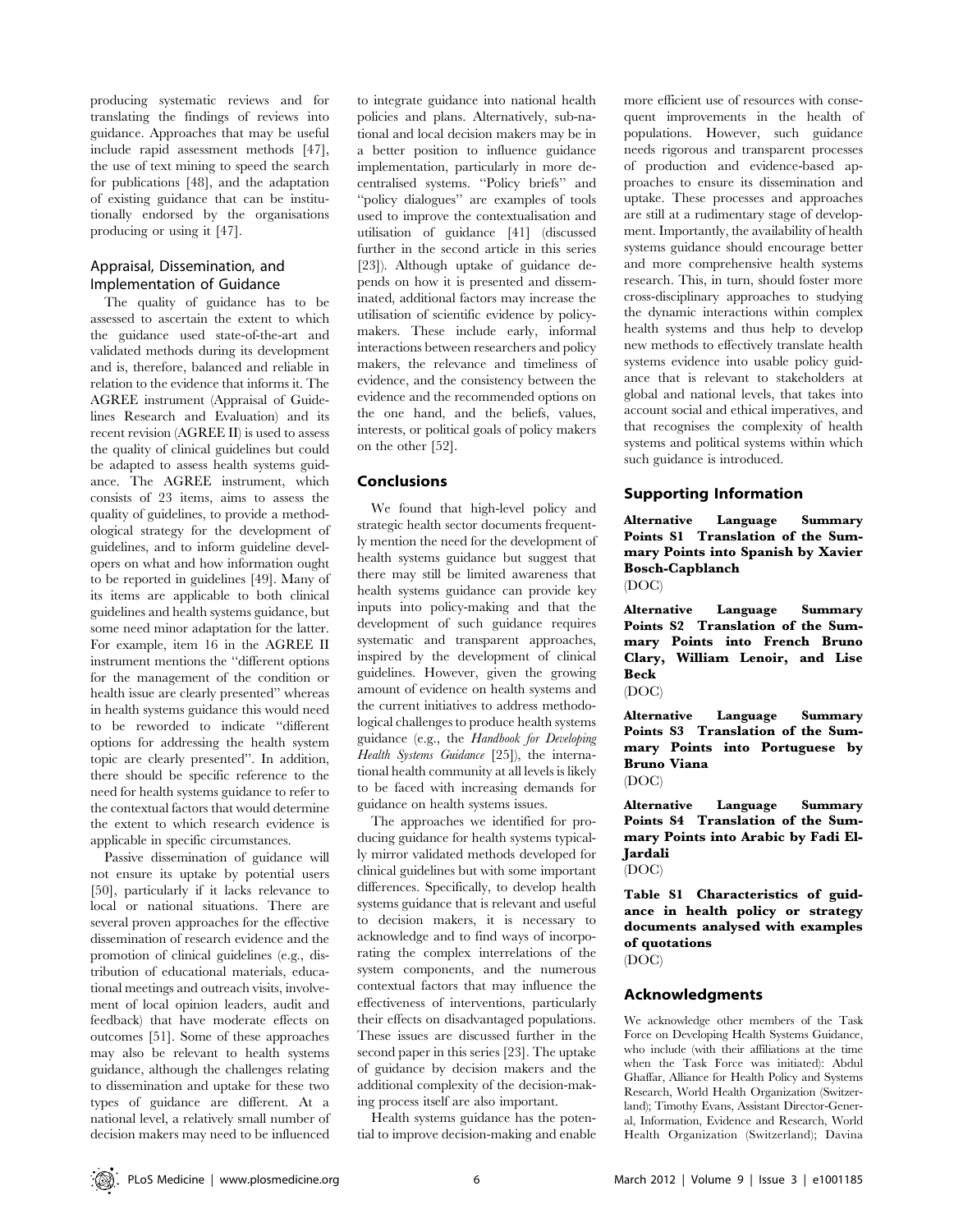Ghersi, Department of Research Policy and Cooperation, Information, Evidence and Research, World Health Organization (Switzerland); Metin Gulmezoglu, UNDP/UNFPA/ WHO/World Bank Special Programme of Research, Development and Research Training in Human Reproduction, World Health Organization (Switzerland); Pierre Ongolo-Zogo, Centre for the Development of Best Practices in Health, Yaoundé Central Hospital, and University of Yaoundé, Yaoundé (Cameroon); Ulysses Panis-

#### References

- 1. United Nations (2000) Millennium Development Goals (MDG). Ref: United Nations Millennium Declaration. United Nations General Assembly Resolution 55/2. New York: United Nations. Available: http://www.un.org/millennium/ declaration/ares552e.pdf. Accessed 2 February 2012.
- 2. UNDP (2010) Millennium Development Goals: 2010 progress chart. Available: http://unstats.un.org/ unsd/mdg/Resources/Static/Products/Progress2010/ MDG\_Report\_2010\_Progress\_Chart\_En.pdf. Accessed 30 January 2012.
- 3. UN (2010) The Millennium Development Goals Report 2010. Available: http://www.un.org /millenniumgoals/pdf/MDG%20Report%202010% 20En%20r15%20-low%20res%2020100615%20-. pdf. Accessed 30 January 2012.
- 4. Darmstadt GL, Bhutta ZA, Cousens S, Adam T, Walker N, et al. (2005) Evidence-based, costeffective interventions: how many newborn babies can we save? Lancet 365: 977–988.
- 5. WHO (2007) Everybody's business: strengthening health systems to improve health outcomes: WHO's framework for action. Geneva: WHO.
- 6. Biesma RG, Brugha R, Harmer A, Walsh A, Spicer N, et al. (2009) The effects of global health initiatives on country health systems: a review of the evidence from HIV/AIDS control. Health Policy Plan 24: 239–252.
- 7. Travis P, Bennett S, Haines A, Pang T, Bhutta Z, et al. (2004) Overcoming health-systems constraints to achieve the Millennium Development Goals. Lancet 364: 900–906.
- 8. Bhutta ZA, Chopra M, Axelson H, Berman P, Boerma T, et al. (2010) Countdown to 2015 decade report (2000–10): taking stock of maternal, newborn, and child survival. Lancet 375: 2032–2044.
- 9. Reich MR, Takemi K (2009) G8 and strengthening of health systems: follow-up to the Toyako summit. Lancet 373: 508–515.
- 10. Frenk J, Chen L, Bhutta ZA, Cohen J, Crisp N, et al. (2010) Health professionals for a new century: transforming education to strengthen health systems in an interdependent world. Lancet 376: 1923–1958.
- 11. WHO (2010) The world health report health systems financing: the path to universal coverage. Geneva: WHO.
- 12. Swanson RC, Bongiovanni A, Bradley E, Murugan V, Sundewall J, et al. (2010) Toward a consensus on guiding principles for health systems strengthening. PLoS Med 7: e1000385. doi:10.1371/journal. pmed.1000385.
- 13. Sundewall J, Swanson RC, Betigeri A, Sanders D, Collins TE, et al. (2011) Health-systems strengthening: current and future activities (comment). Lancet 377: 1222–1223.
- 14. Lewin S, Lavis JN, Oxman AD, et al. (2008) Supporting the delivery of cost-effective interventions in primary health-care systems in lowincome and middle-income countries: an overview of systematic reviews. Lancet 372: 928–939.
- 15. [No authors listed] (2004) The Mexico Statement on Health Research. Knowledge for better health: strengthening health systems. From the ministerial summit on health research; Mexico City; 16–20 November 2004.

set, Department of Research Policy and Cooperation, Information, Evidence and Research, World Health Organization (Switzerland); Gunn Vist, Norwegian Knowledge Centre (Norway).

Thanks to Don de Savigny for fruitful exchanges around health systems and guidance.

### Author Contributions

Conceived and designed the experiments: XBC. Performed the experiments: XBC. Analyzed the

- 16. Remme JHF, Adam T, Becerra-Posada F, D'Arcangues C, Devlin M, et al. (2010) Defining research to improve health systems. PLoS Med 7: e1001000. doi:10.1371/journal.pmed.1001000.
- 17. Steering Committee of the First Global Symposium on Health Systems Research (2010) Montreux Statement from the Steering Committee of the First Global Symposium on Health Systems Research. Available: http://www.hsr-symposium. org/index.php/montreux-statement. Accessed 30 January 2012.
- 18. Institute of Medicine (1990) Clinical practice guidelines: directions for a new program. Washington (D.C.): National Academy Press.
- 19. Oxman AD, Fretheim A, Schünemann HI, SURE (2006) Improving the use of research evidence in guideline development: introduction. Health Res Policy Syst 4: 12.
- 20. World Health Assembly (24 May 2011) Strengthening national policy dialogue to build more robust health policies, strategies and plans. Sixtyfourth World Health Assembly WHA64.8. Agenda item 13.4. Available: http://apps.who.int/gb/ ebwha/pdf\_files/WHA64/A64\_R8-en.pdf. Accessed 30 January 2012.
- 21. Grimshaw JM, Russell IT (1993) Effect of clinical guidelines on medical practice: a systematic review of rigorous evaluations. Lancet 342: 1317–1322.
- 22. SUPPPORT (n.d.) Supporting Policy relevant Reviews and Trials. Available: http://www. support-collaboration.org/index.htm. Accessed 30 January 2012.
- 23. Lavis JN, Røttingen JA, Bosch-Capblanch X, Atun R, El-Jardali F, et al. (2012) Guidance for evidence-informed policies about health systems: linking guidance development to policy development. PLoS Med 9: e1001186. doi:10.1371/ journal.pmed.1001186.
- 24. Lewin S, Bosch-Capblanch X, Oliver S, Akl EA, Vist GE, Lavis J, Ghersi D, Røttingen JA, Steinmann P, Gulmezoglu M, Tugwell P, El-Jardali F, Haines A (2012) Guidance for evidenceinformed policies about health systems: assessing how much confidence to place in the research evidence. PLoS Med 9: e1001187. doi:10.1371/ journal.pmed.1001187.
- 25. Bosch-Capblanch X and Project Team (2011) Handbook for developing health systems guidance: supporting informed judgements for health systems policies. Basel: Swiss Tropical and Public Health Institute. Available: http://www.swisstph. ch/?id=53; http://www.swisstph.ch/fileadmin/ user\_upload/Pdfs/SCIH/WHOHSG\_Handbook\_ v04.pdf. Accessed 30 January 2012.
- 26. Lomas J, Culyer T, McCutcheon C, McAuley L, Law S (2005) Conceptualising and combining evidence for health systems guidance. Final report. Ottawa: Canadian Health Services Research Foundation.
- 27. Plsek PE, Greenhalgh T (2001) The challenge of complexity in health care. BMJ 323: 625–628.
- 28. Bravata DM, McDonald KM, Shojania KG, Sundaram V, Owens DK (2005) Challenges in systematic reviews: synthesis of topics related to the delivery, organization, and financing of health care. Ann Intern Med 142: 1056–1065.

data: XBC. Wrote the first draft of the manuscript: XBC. Contributed to the writing of the manuscript: XBC JL SL RA JAR DD LB AB FEJ LG SO KW PT RK TP AH. ICMJE criteria for authorship read and met: XBC JL SL RA JAR DD LB AB FEJ LG SO KW PT RK TP AH. Agree with manuscript results and conclusions: XBC JL SL RA JAR DD LB AB FEJ LG SO KW PT RK TP AH.

- 29. Tugwell P, Petticrew M, Kristjansson E, Welch V, Ueffing E, et al. (2010) Assessing equity in systematic reviews: realising the recommendations of the Commission on Social Determinants of Health. BMJ 341: c4739.
- 30. Fretheim A, Munabi-Babigumira S, Oxman AD, Lavis JN, Lewin L (2009) SUPPORT tools for evidence-informed policymaking in health 6: using research evidence to address how an option will be implemented. Health Res Policy Syst 7(Suppl 1): S6.
- 31. Lavis JN, Oxman AD, Souza NM, Lewin S, Gruen RL, et al. (2009) SUPPORT tools for evidence-informed health policymaking (STP) 9: assessing the applicability of the findings of a systematic review. Health Res Policy Syst 7(Suppl 1): S9.
- 32. Gericke CA, Kurowski C, Ranson MK, Mills A (2005) Intervention complexity—a conceptual framework to inform priority-setting in health. Bull World Health Organ 83: 285–293.
- 33. De Savigny D, Adam T, eds. Systems thinking for health systems strengthening. Geneva: Alliance for Health Policy and Systems Research.
- 34. Atun R, Menabde N (2008) Health systems and systems thinking. In: Coker R, Atun R, McKee M, eds. Health systems and the challenge of communicable diseases: experiences from Europe and Latin America. Berkshire (United Kingdom): Open University Press, McGraw Hill Education. pp 121–140.
- 35. Munro SA, Lewin SA, Smith HJ, Engel ME, Fretheim A, et al. (2007) Patient adherence to tuberculosis treatment: a systematic review of qualitative research. PLoS Med 4: e238. doi:10.1371/journal.pmed.0040238.
- 36. Oliver S, Rees R, Clarke-Jones L, Milne R, Oakley A, et al. (2008) A multidimensional conceptual framework for analysing public involvement in health services research. Health Expect 11: 72–84.
- 37. Lorenc T, Brunton G, Oliver S, Oliver K, Oakley A (2008) Attitudes to walking and cycling among children, young people and parents: a systematic review. J Epidemiol Community Health 62: 852–857.
- 38. Carroll C, Booth A, Cooper K (2011) A worked example of ''best fit'' framework synthesis: A systematic review of views concerning the taking of some potential chemopreventive agents. BMC Med Res Methodol 11: 29.
- 39. Kiwanuka SN, Kinengyere AA, Rutebemberwa E, Nalwadda C, Ssengooba F, et al. (2011) Dual practice regulatory mechanisms in the health sector: a systematic review of approaches and implementation. London: EPPI-Centre, Social Science Research Unit, Institute of Education, University of London, ISBN: 978-1-907345-08-1.
- 40. Lavis JN, Boyko JA, Oxman AD, Lewin S, Fretheim A (2009) SUPPORT tools for evidenceinformed health policymaking (STP) 14: organising and using policy dialogues to support evidence-informed policymaking. Health Res Policy Syst 7(Suppl 1): S14.
- 41. Walshe K, Rundall TG (2001) Evidence-based management: from theory to practice in health care. Milbank Q 79: 429–457.